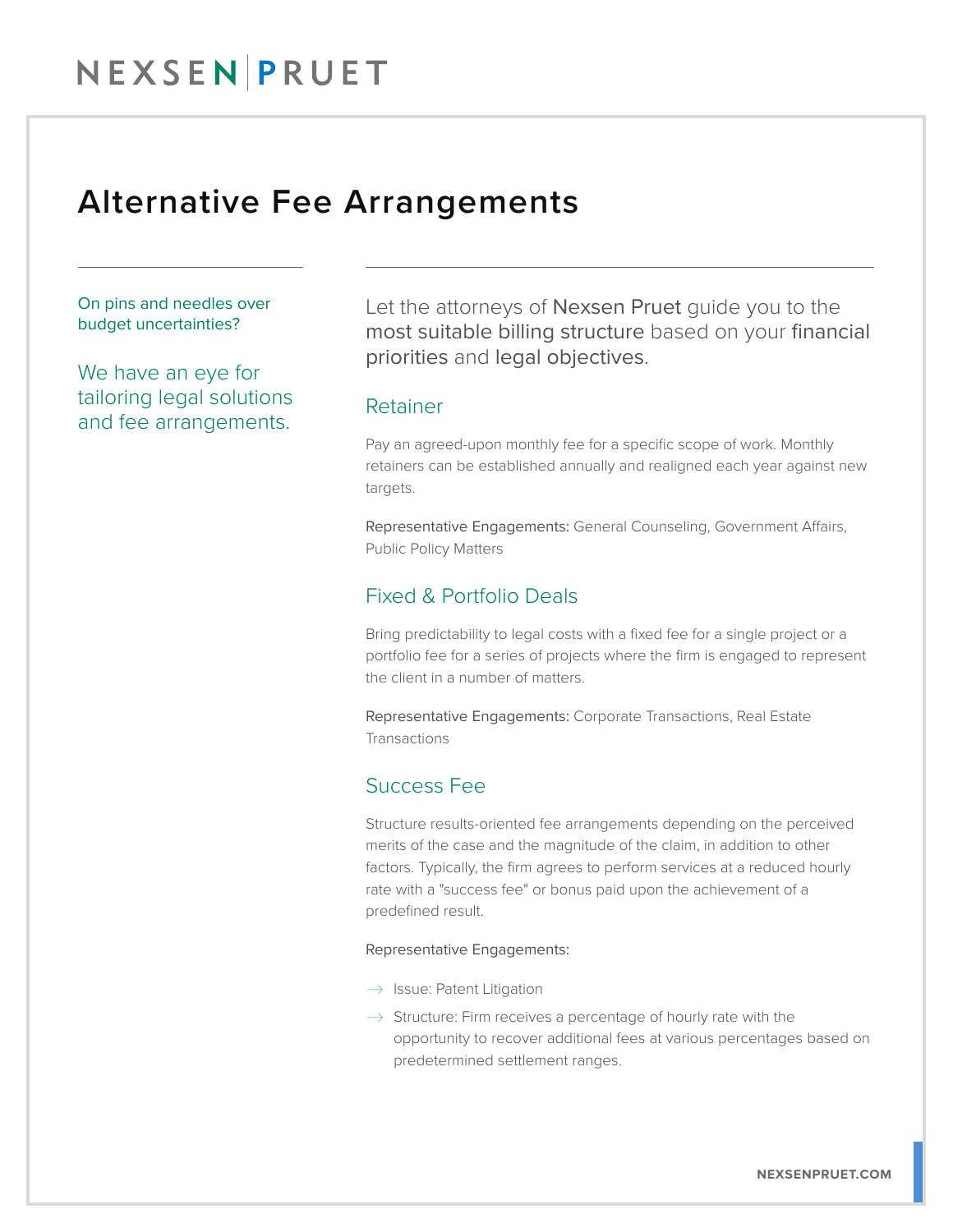# NEXSEN PRUET

### Performance Fee

Enter into a performance structure and pay a percentage of the firm's standard rates in intervals during the pendency of the matter. Afterward, assess the firm's performance and determine the remaining compensation.

Representative Engagements:

- $\rightarrow$  Issue: Litigation Defense
- $\rightarrow$  Structure: Firm receives 80% of standard rate with additional fees determined upon client's assessment of the firm's performance against predetermined criteria established by the client and Nexsen Pruet.

#### Blended Rate

Compensate the firm based on an hourly billing structure where the same hourly rate applies to all timekeepers or varying rates are used for partners, associates and paralegals.

#### Representative Engagements:

- $\rightarrow$  Issue: Active Litigation
- $\rightarrow$  Structure: One blended rate for attorneys and another for paralegals.
- $\rightarrow$  Issue: Toxic Tort Litigation
- $\rightarrow$  Structure: Separate blended rates for partners, associates and paralegals.

### Contingency Fee

Compensate the firm through an arrangement where the firm is paid a fee only if a certain result is achieved. Agree upon a range of results and associated fees prior to structuring the agreement.

Representative Engagements: Resolution of a significant loan servicer contract dispute. Resolution of disputes regarding the maintenance of staffing requirements in skilled nursing centers.

#### Collar

Pay a periodic fee based on the estimated volume of work needed over a specific period of time. At the end of the predetermined time period, the actual fees are reviewed. If the work falls within an agreed-upon range "the "collar"), no adjustments are made. If the work is done for less than the predetermined fee, the firm is rewarded. If the fees exceed the target, the firm gets paid, but at a discounted rate. This limits the scope of the client's expected legal fees.

Representative Engagements: Fixed fee structure for a major trade organization that includes a collar arrangement, where monthly retainer fees are adjusted annually if the amount of the fee in the prior year is more or less than 10% of standard rates.